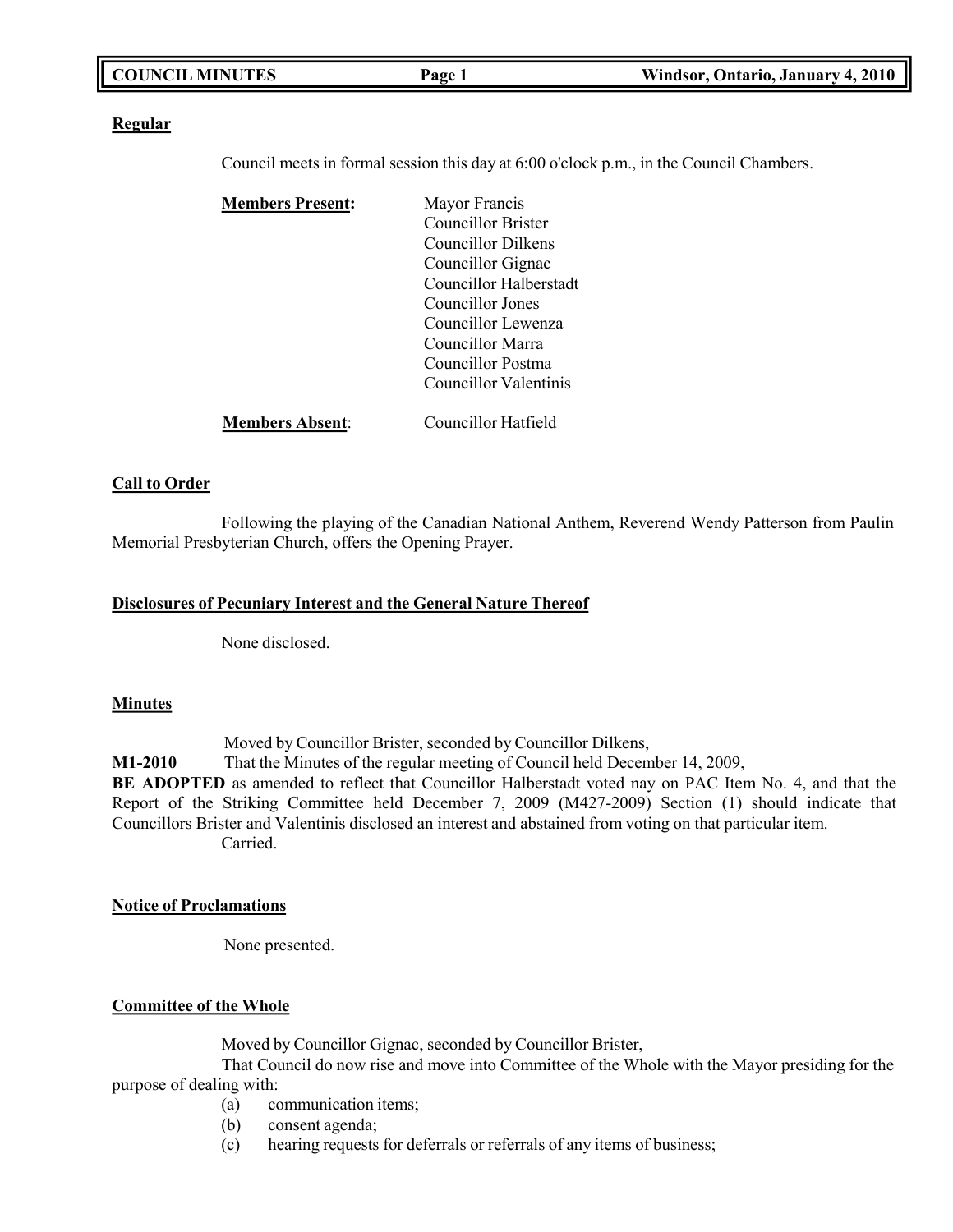- (d) hearing presentations and delegations;
- (e) consideration of business items;
- (f) consideration of Committee reports:
	- (i) **Report of Special In-Camera Meeting or other Committee as may be held prior to Council** (if scheduled);
	- (ii) **Report of the Special In-Camera Meeting** held December 14, 2009; and
	- (iii) **Report of the Striking Committee** of its meeting held December 14, 2009.

(g) consideration of by-laws 1-2010 through 4-2010 (inclusive).

Carried.

### **Communications**

Moved by Councillor Lewenza, seconded by Councillor Marra,

**M2–2010** That the following Communication Items 1 to 10 inclusive, as set forth in the Council Agenda **BE REFERRED** as noted, and that the minutes of the Transit Windsor Board of Directors (public and in camera) and Windsor Chartabus Inc., all held November 24, 2009 **BE ADOPTED**:

| <b>Item</b>    | From                                           | <b>Description</b>                                                          |
|----------------|------------------------------------------------|-----------------------------------------------------------------------------|
|                |                                                | Revised Planning Act Regulations to Comply With Recommendations of          |
|                | Ministry of Municipal                          | the Propane Safety Review Panel                                             |
| $\mathbf 1$    | Affairs and Housing                            | <b>City Planner</b><br>Note & File                                          |
|                |                                                | GP2010                                                                      |
|                | Federation of Canadian                         | City of Windsor - Resolution: Crisis in Conventional Television             |
| $\overline{2}$ | Municipalities (FCM)                           | Note & File                                                                 |
|                |                                                | <b>MMF2010</b>                                                              |
|                | Association of                                 | Ontario Municipal Partnership Fund (OMPF) Allocations Announcement          |
| 3              | Municipalities of Ontario                      | <b>Chief Financial Officer &amp; City Treasurer</b>                         |
|                | (AMO)                                          | Note & File<br><b>MMA2010</b>                                               |
|                |                                                | Union Gas - Winter Warmth Program                                           |
|                |                                                | <b>Community Development &amp; Health Commissioner</b>                      |
| $\overline{4}$ | <b>Union Gas Limited</b>                       | Note & File                                                                 |
|                |                                                | <b>MU2010</b>                                                               |
|                |                                                | Minutes of the Transit Windsor Board of Directors meeting held              |
|                | Transit Windsor Board of<br>Directors          | November 24, 2009, In-Camera meeting held November 24, 2009 and             |
| 5              |                                                | the minutes of the Windsor Chartabus Inc. meeting held November 24,<br>2009 |
|                |                                                | <b>TO BE ADOPTED</b>                                                        |
|                |                                                | <b>MB2010</b>                                                               |
|                |                                                |                                                                             |
|                |                                                | Letter to the Mayor Regarding Houses on Indian Road, Edison,                |
| 6              | Windsor West Home<br><b>Owners Association</b> | Crawford, Etc.                                                              |
|                |                                                | <b>City Planner</b><br><b>City Solicitor</b>                                |
|                |                                                | Chief Building Official & Executive Director of Building                    |
|                |                                                | Note & File                                                                 |
|                |                                                | Z/8581                                                                      |
| 7              |                                                | Application of Hassan Skieneh for zoning amendment to permit a single-      |
|                | Manager of Development                         | unit residential dwelling for lands located at 2129 Longfellow              |
|                |                                                | Note & File                                                                 |
|                |                                                | ZB/10555                                                                    |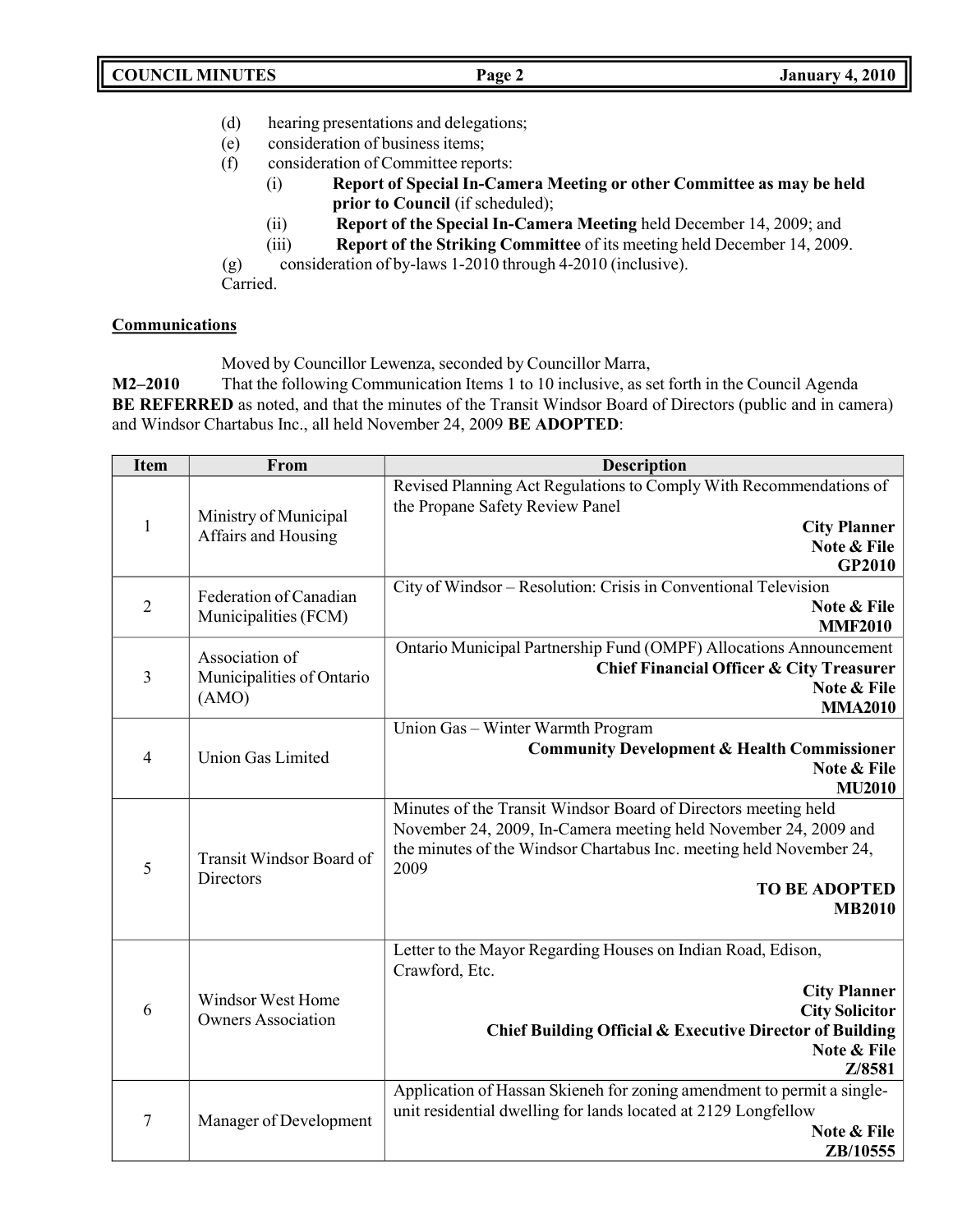**COUNCIL EXECUTE: COUNCIL EXECUTE: Page 3 January 4,** 2010

|    | Chief Financial Officer $\&$   | Windsor Canada Utilities Ltd. (WCUL) - Third Quarter 2009 Financial<br><b>Statements</b> |
|----|--------------------------------|------------------------------------------------------------------------------------------|
| 8  | <b>City Treasurer</b>          | Note & File<br><b>MU2010</b>                                                             |
|    |                                | Minutes of meeting held December 8, 2009 ( <i>previously distributed</i> for             |
| 9  |                                |                                                                                          |
|    | Windsor Bicycling<br>Committee | members of Council only) (copy available upon request)                                   |
|    |                                | Note & File                                                                              |
|    |                                | <b>MB2010</b>                                                                            |
|    |                                | Minutes of meeting held December 9, 2009 ( <i>previously distributed</i> for             |
| 10 | <b>Small Business Advisory</b> | members of Council only) (copy available upon request)                                   |
|    | Panel                          | Note & File                                                                              |
|    |                                | <b>MB2010</b>                                                                            |
|    |                                |                                                                                          |

Carried.

#### **Consent Agenda**

Moved by Councillor Lewenza, seconded by Councillor Marra, That the following Consent Agenda and the recommendations contained in the administrative reports **BE APPROVED** as amended:

Item 3 Watson Drain – New Access Bridge – 7295 Baseline Road, Drainage Report Item 4 2010 Annual Temporary Borrowing

Carried.

#### **Deferrals and/or Referrals and Withdrawals**

Item 2 – Application to close the east/west alleys north of the CNR lines extending from Prado Place easterly to St. Louis Avenue

At the request of Council, this matter is being deferred to allow for Councillor Hatfield to be in attendance.

#### **Presentations & Delegations:**

#### **PRESENTATIONS:**

#### **Dieppe Memorial**

### **Dave Woodall, representing The Essex & Kent Scottish Regiment along with Lt. Col. Morris Brause, Commanding Officer of The Regiment**

Dave Woodall, representing The Essex & Kent Scottish Regiment along with Lt. Col. Morris Brause, Commanding Officer of The Regiment, appear before Council to request endorsement of the Dieppe Memorial Project (DMP) and its proposed site, north of the existing Dieppe Memorial, and provide background information on what is being proposed.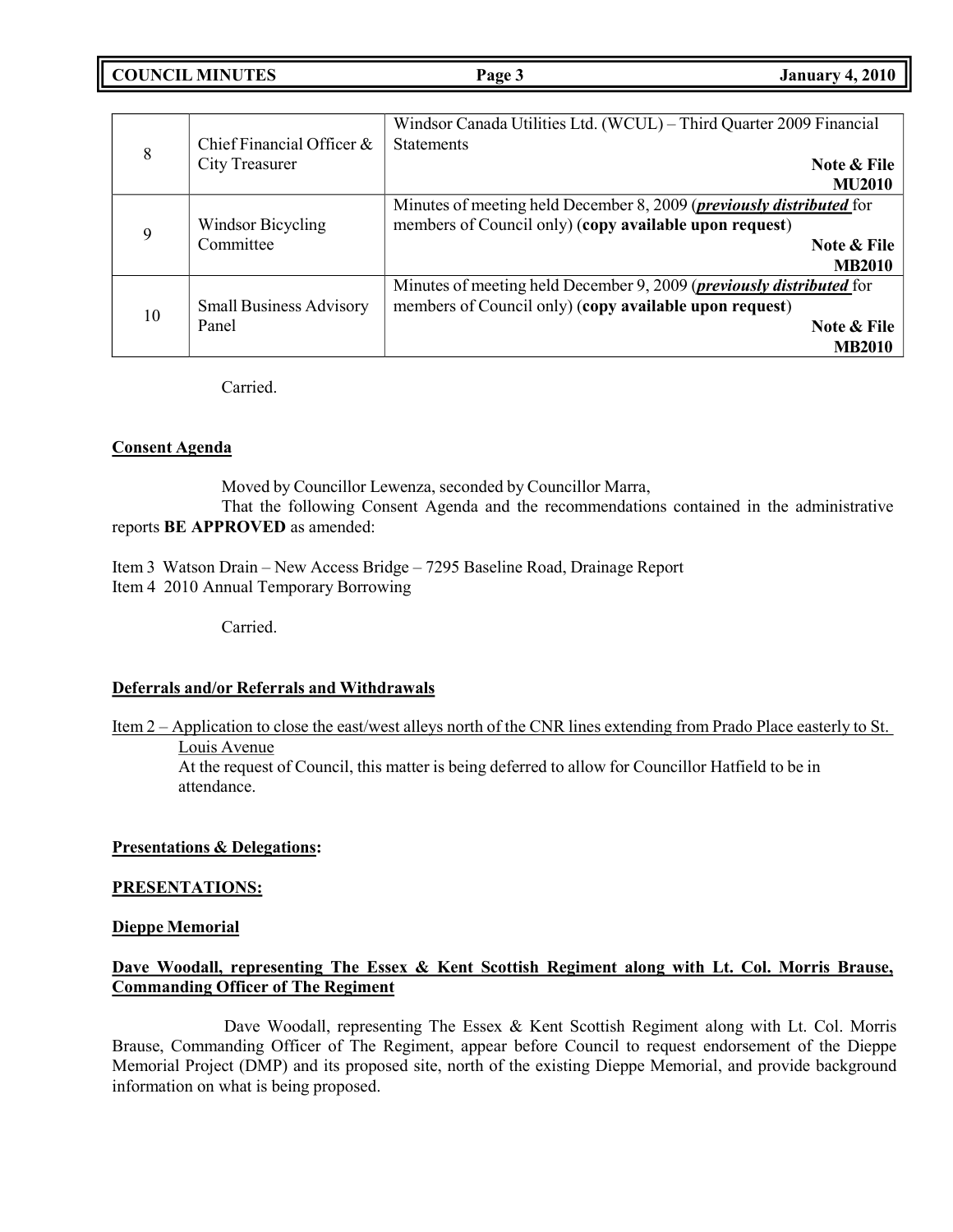|  | <b>COUNCIL MINUTES</b> |
|--|------------------------|
|--|------------------------|

#### **Les Chaif, Ward 2 resident**

Les Chaif, Ward 2 resident, appears before Council to request that Council endorse the Dieppe Memorial Project (DMP) and its proposed site, north of the existing Dieppe Memorial, stating that money should be no object for a project of this importance.

APR2010 1

#### **DELEGATIONS**

#### **747-757 Ouellette Avenue – former Bentley's Tavern – Rezoning**

### **Dario Silvaggi, Entertaining Assets; and Karl Tanner, Dillon Consulting**

Dario Silvaggi, Entertaining Assets; and Karl Tanner, Dillon Consulting, appear before Council and are available for questions with regards to their rezoning request for property located at 747-757 Ouellette Avenue, to allow for renovations to the existing building to provide 16 new one bedroom loft style residential units on the ground floor of the existing structure, and to provide a commercial Laundromat on the Pelissier Avenue frontage of the building.

#### **ZB/10550** 6

(For final disposition of this matter, see Clause **CR6/2010** in Schedule "A" attached hereto.)

#### **Regular Business Items (for final disposition of these matters see Schedule "A" attached)**

Item 5 Assessment of the City of Windsor's Pay for Performance Pilot Program

#### **Consideration of Committee Reports**

| M3-2010<br>presented.        | Moved by Councillor Brister, seconded by Councillor Dilkens,<br>That the Report of the special In-camera meeting held January 4, 2010, BE ADOPTED as                                      |                     |
|------------------------------|-------------------------------------------------------------------------------------------------------------------------------------------------------------------------------------------|---------------------|
|                              | Carried.                                                                                                                                                                                  | ACO <sub>2010</sub> |
| <b>M4-2010</b><br>presented. | Moved by Councillor Brister, seconded by Councillor Dilkens,<br>That the Report of the Special In-Camera Meeting held December 14, 2009 BE ADOPTED as                                     |                     |
|                              | Carried.                                                                                                                                                                                  | MB2010              |
| M5-2010                      | Moved by Councillor Brister, seconded by Councillor Dilkens,<br>That the <b>Report of the Striking Committee</b> of its meeting held December 14, 2009<br><b>BE ADOPTED</b> as presented. |                     |
|                              | Carried.                                                                                                                                                                                  | MB2010              |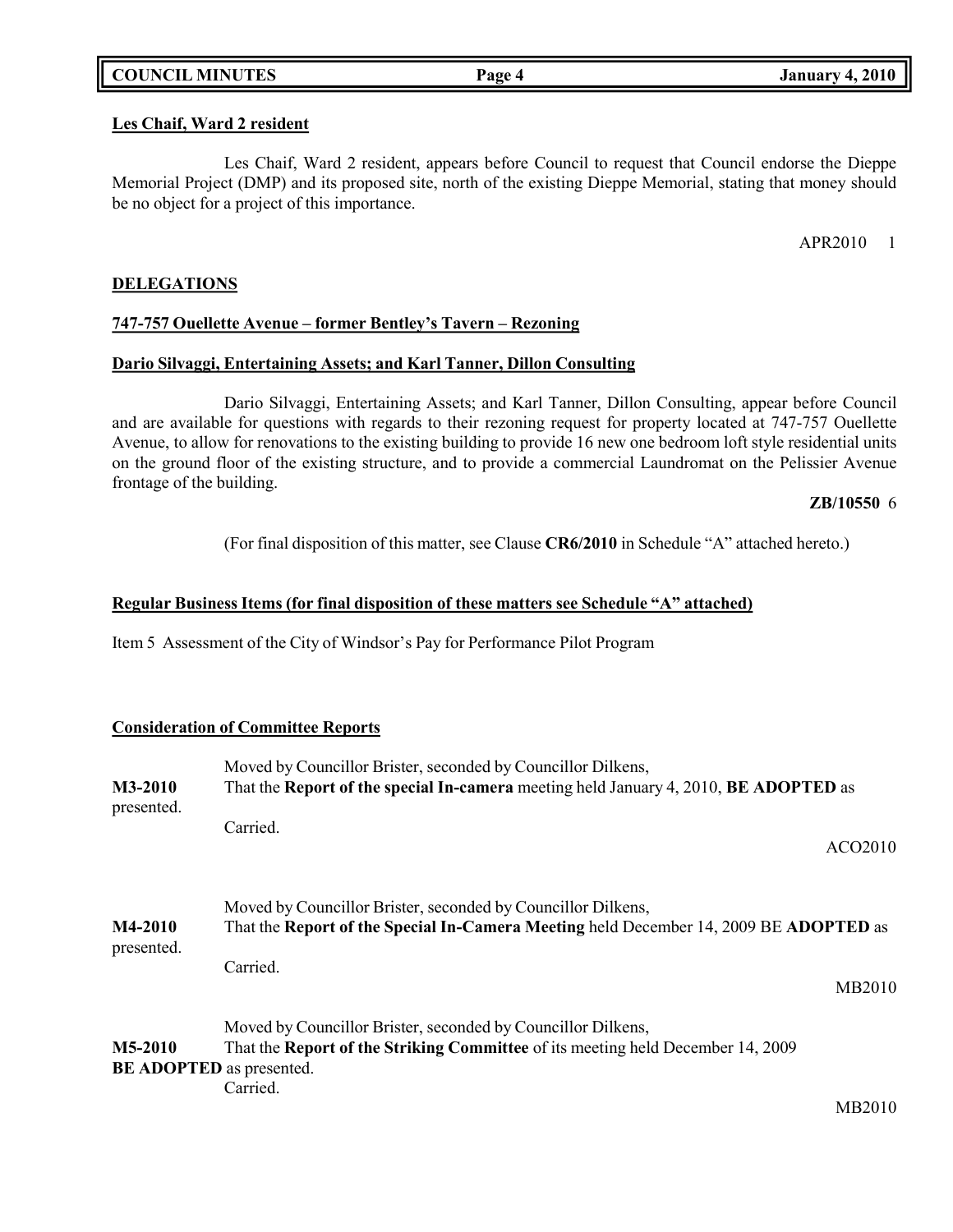#### **By-laws**

Moved by Councillor Gignac, seconded by Councillor Halberstadt,

That the following By-laws No. 1-2010 through 4-2010 (inclusive), be introduced and read a first and second time:

- 1-2010 "A BY-LAW TO FURTHER AMEND BY-LAW NUMBER 395-2004, BEING A BY-LAW RESPECTING THE ISSUANCE OF CERTAIN LICENCES" authorized by Procedure By-Law 420/2001, adopted November 19, 2001
- 2-2010 "A BY-LAW TO FURTHER AMEND BY-LAW NO. 395-2004 BEING A BY-LAW RESPECTING THE ISSUANCE OF CERTAIN LICENCES" authorized by Procedure By-Law 420/2001, adopted November 19, 2001
- 3-2010 "A BY-LAW TO FURTHER AMEND BY-LAW 245-2004, BEING A BY-LAW FOR THE REGISTRATION AND LICENSING OF DOGS AND FOR THE CONTROL OF DOGS GENERALLY WITHIN THE CITY OF WINDSOR" authorized by Procedure By-Law 420/2001, adopted November 19, 2001
- 4-2010 "A BY-LAW TO CONFIRM THE PROCEEDINGS OF THE COUNCIL OF THE CORPORATION OF THE CITY OF WINDSOR AT ITS MEETING HELD ON THE FOURTH DAY OF JANUARY,  $2010"$

Carried.

Moved by Councillor Valentinis, seconded by Councillor Jones,

That the Committee of the Whole does now rise and report to Council respecting the business items considered by the Committee:

- **1) Communication Items (as presented)**
- **2) Consent Agenda (as amended)**
- **3) Items Deferred**
- **Items Referred**
- **4) Consideration of the Balance of Business Items (see Schedule "A")**
- **5) Committee Reports (as presented)**
- **6) By-laws given first and second readings (as presented)**

Carried.

#### **Notices of Motion**

None presented.

#### **Third Reading of By-laws**

Moved by Councillor Lewenza, seconded by Councillor Marra,

That the following By-laws No. 1-2010 through 4-2010 (inclusive), having been read a first and second time be now read a third time and finally passed and that the Mayor and Clerk **BE AUTHORIZED** to sign and seal the same notwithstanding any contrary provision of the Council.

Carried.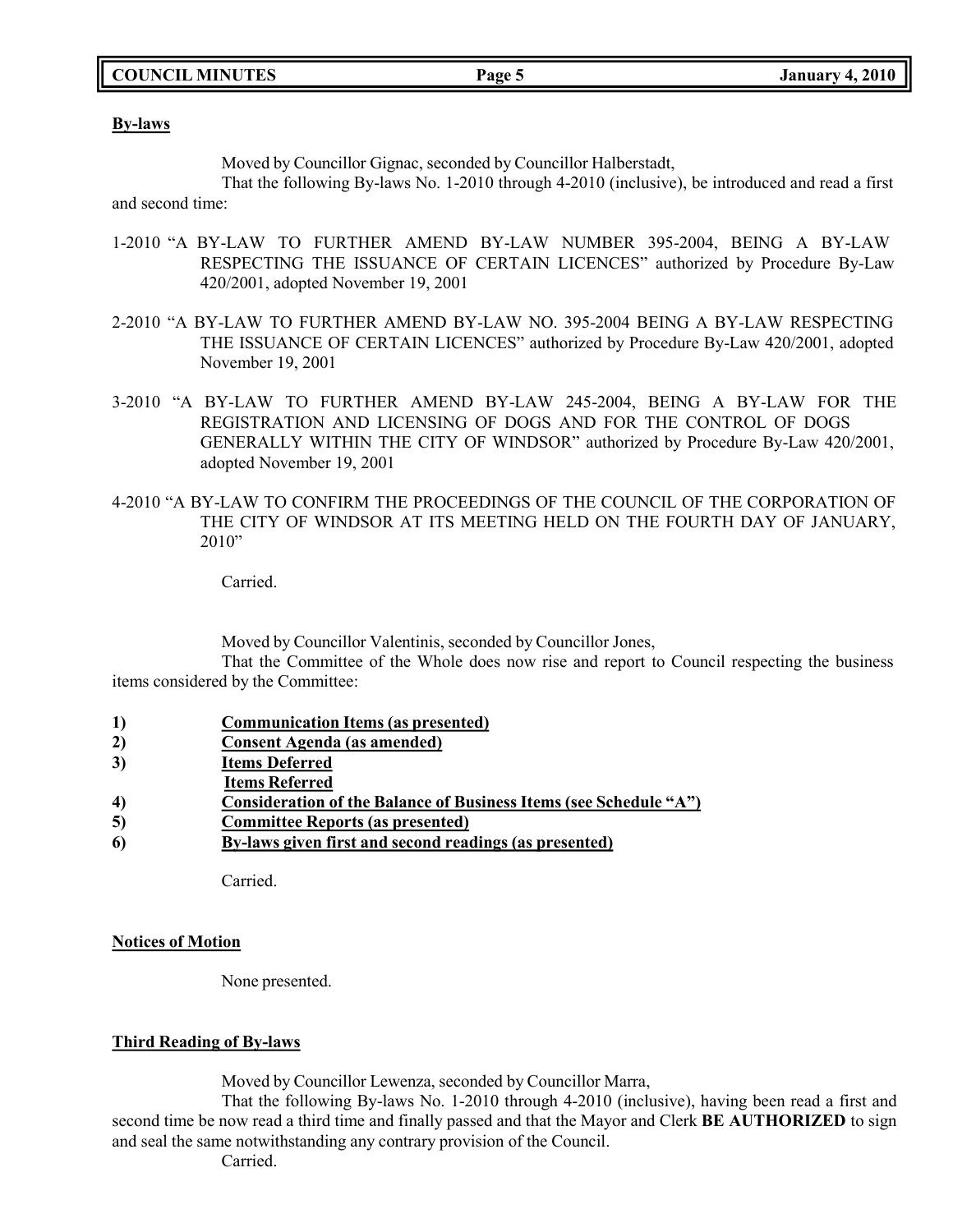#### **Petitions**

None presented.

#### **Council Questions**

Moved by Councillor Brister, seconded by Councillor Dilkens,

**M6-2010** That the Council Questions arising from the previous meeting of Council and listed by the Clerk **BE NOW CONSIDERED** for purposes of discussion, and further, that the Administration **BE DIRECTED** to proceed with the necessary actions to respond to the Council Questions consistent with Council's instructions. Carried.

ACOQ2010

### **PROPOSED IN-CAMERA AGENDA FOR JANUARY 11, 2010**

Moved by Councillor Gignac, seconded by Councillor Halberstadt,

**M7-2010** That the following proposed In Camera Agenda for January 11, 2010, **BE APPROVED**:

| Item<br>No. | <b>Subject</b>                                     | Section – Pursuant to Municipal Act,<br>2001, as amended |
|-------------|----------------------------------------------------|----------------------------------------------------------|
| . .         | Property Matter – Ontario Municipal Board decision | 239(2)(c)(e)                                             |
| ٠.          | Border Update – update on Legal matters (verbal    | $239(2)(a)$ , (c), (e) and (f)                           |
|             | report as necessary)                               |                                                          |

and further, that in accordance with By-law 46-2003, the Chief Administrative Officer, in consultation with the Mayor **BE AUTHORIZED** to add matters deemed to be of an urgent or time sensitive nature. Carried.

# **Adjournment**

Moved by Councillor Valentinis, seconded by Councillor Jones, That this Council meeting stand adjourned until the next regular meeting of Council or at the call

of the Mayor.

Carried.

Accordingly, the meeting is adjourned at 6:38o'clock p.m.

**MAYOR**

**CITY CLERK**

# **THIS IS A DRAFT COPY**

# **MANAGER OF COUNCIL/COMMITTEE SERVICES/DEPUTY CLERK**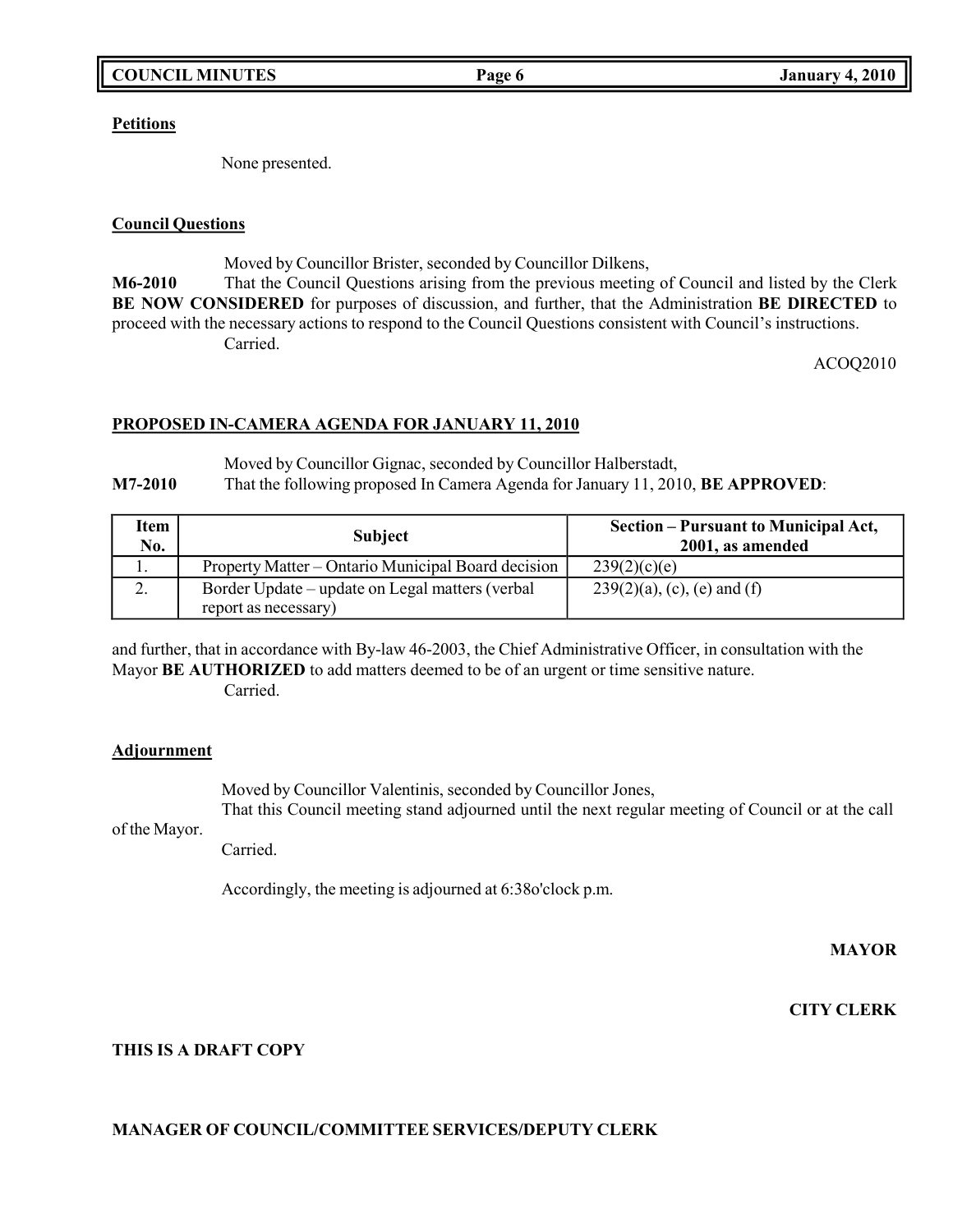#### **COUNCIL MINUTES Page 7 January 4, 2010**

#### Marra Dilkens

#### CR1/2010

That City Council **ENDORSE** the Dieppe Memorial Project (DMP) and its proposed site, north of the existing Dieppe Memorial (See Appendix 'A') and that the final project design **BE COMMUNICATED** back to Council.

Carried.

Report Number **14423 APR2010 1**

**Appendices** Drawing

Internal Distribution Manager of Cultural Affairs [Mary E. Baruth] Community Development and Health Commissioner

Gignac Dilkens

#### CR2/2010

That the report of the City Planner dated October 23, 2009 entitled "Application to close the east/west alleys north of the CNR lines extending from Prado Place easterly to St. Louis Avenue" **BE DEFERRED** to a future meeting of Council to allow for Councillor Hatfield to be in attendance at the meeting.

Carried.

Report Number **14319 SAA/10281 2**

Internal Distribution Planning [Don Wilson, Supervisor, Development Applications] CityPlanner Chief Building Official Building - Sharon Amlin

Lewenza Marra

CR3/2010

That in accordance with Section 8 of the *Ontario Drainage Act*, the firm of Dillon Consulting Limited, **BE APPOINTED** as the Drainage Engineer for the preparation of a drainage report for a new access bridge over the Watson Drain, serving Property Roll No. 090-030-02700 (7295 Baseline Road), under Section 78 of the *Drainage Act*.

Carried.

Report Number **14426 SW/10544 C3**

Internal Distribution Public Works [Paul Mourad] City Engineer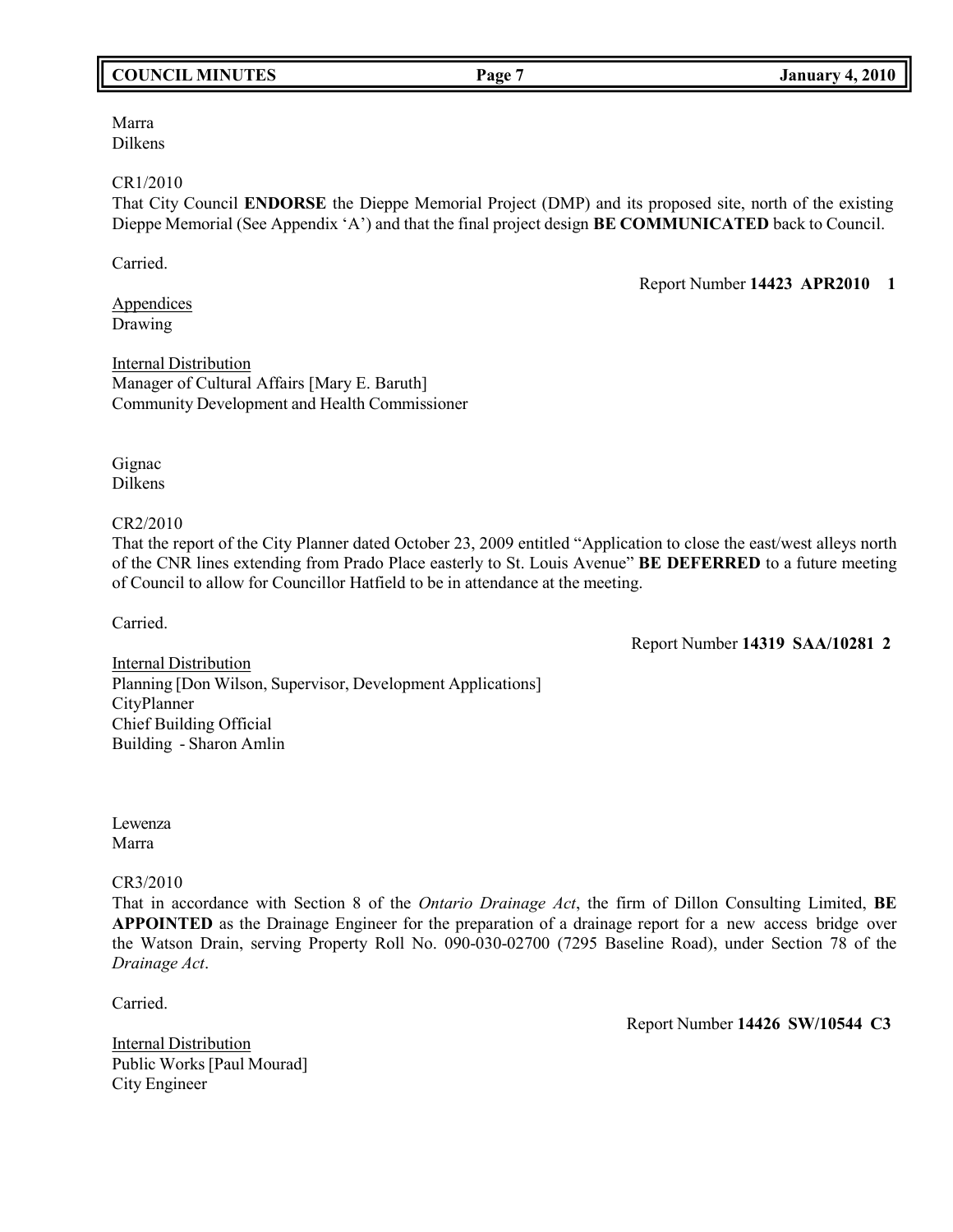# **COUNCIL MINUTES Page 8 January 4, 2010**

Lewenza Marra

#### CR4/2010

THAT City Council **AUTHORIZE** the temporary borrowing of money for current expenditures for the year 2010, if and when required, as provided for under the provisions of Section 407 of the *Municipal Act.*

THAT the City Solicitor **BE DIRECTED** to prepare the necessary by-law AND

THAT City Council **AUTHORIZE** the City Treasurer to borrow on a temporary basis, such sums, if any, as considered necessary to meet the current expenditures of the Corporation for the year until the taxes are collected and other revenues are received.

Carried.

Report Number **14428 AF2010 C4**

Internal Distribution Corporate Services [Vince Grillo] Chief Financial Officer/City Treasurer City Solicitor

Halberstadt Dilkens

#### CR5/2010

**THAT** City Council **DISCONTINUE** the Pay for Performance Program **EFFECTIVE IMMEDIATELY,** with no additional payments to be made on a Pay for Performance basis beyond the salary increases and payments already made under the Pilot Program in 2008;

**AND THAT** City Council **CONTINUE TO ENDORSE** Non-Union/Management employees' entitlement to annual step increases until they reach the top rate of their respective salary ranges, consistent with existing and past practices;

**AND FURTHER THAT** City Council **RECEIVE FOR INFORMATION** the report containing the Assessment of the City of Windsor's Pay for Performance Pilot Program.

Carried.

Report Number **14436 AS/9521 5**

Internal Distribution Human Resources [Bruno Ierullo] Executive Director of Human Resources City Clerk Chief Financial Officer/City Treasurer City Solicitor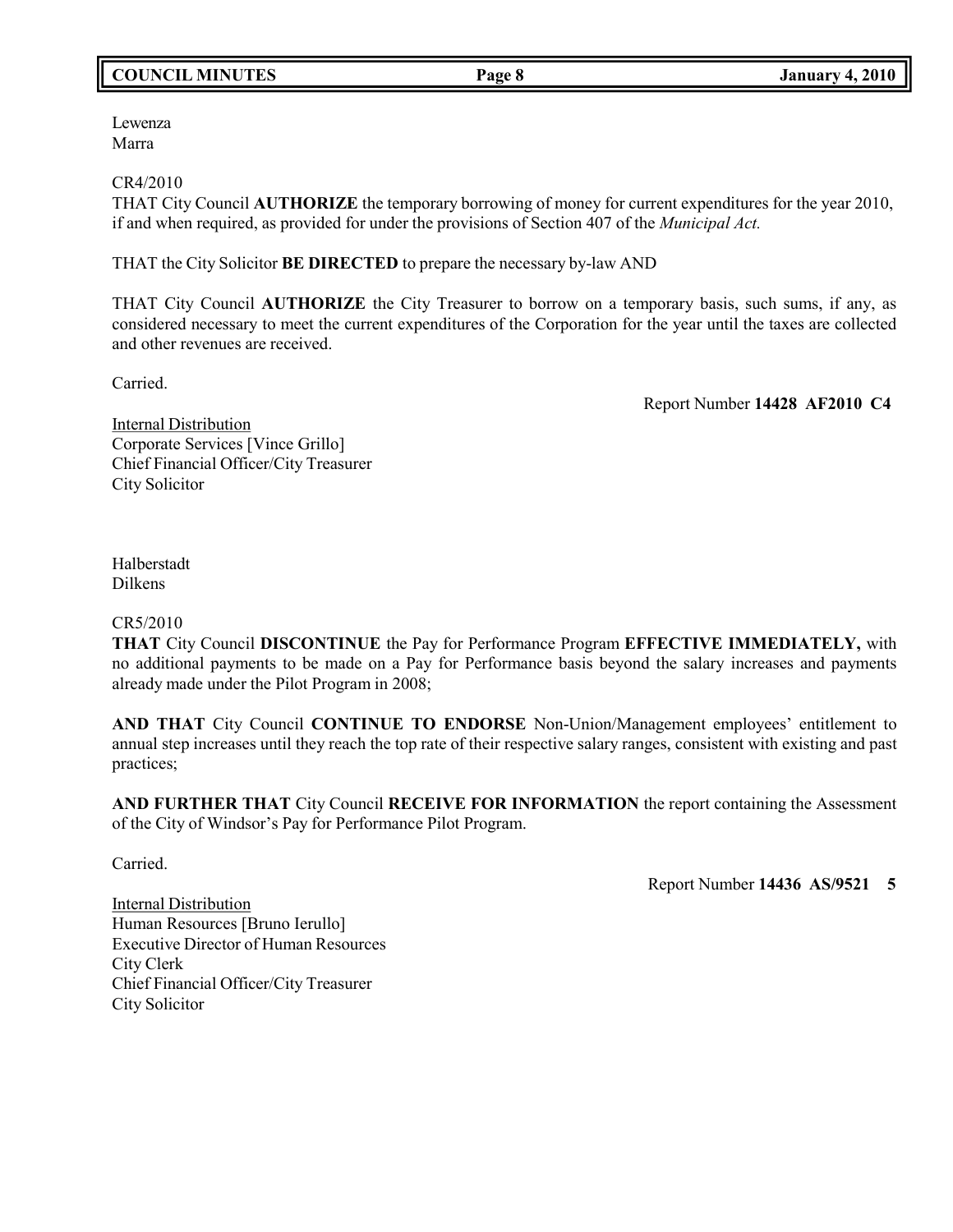# **COUNCIL MINUTES Page 9 January 4, 2010**

Lewenza Postma

#### C6/2010

- I. That a site specific amendment to the City of Windsor Official Plan **BE APPROVED** for Lot 14, Block II, Plan 256 (747-757 Ouellette Avenue) to permit development of residential dwelling units on the ground floor of a building in a Mixed Use designation; and
- II. That an amendment to Zoning By-law 8600 **BE APPROVED** changing the zoning of Lot 14, Block II, Plan 256 (747-757 Ouellette Avenue) from CD3.1 to CD3.1 with site specific holding provisions to permit residential dwelling units on the ground floor of a combined use building; and
- III. That the combined use (commercial\residential) development at Lot 14, Block II,Plan 256 (747-757 Ouellette Avenue) **BE DEEMED** a development for the purposes of the Planning Act and **BE REQUIRED** to apply for Site Plan Control approval; and
- IV. That the holding symbol **BE REMOVED** when the owner submits an application to remove the holding symbol and when the following conditions are satisfied:
	- i. A site plan control application acceptable in form and content to the City Planner is submited and approved that includes, but is not limited to:
		- a. Elevation drawings of the Ouellette Avenue and Pelissier Avenue facades including written and graphic indication of all proposed cladding materials,, as well as a plan drawing showing the proposed treatment of the Ouellette Avenue Right of Way; and
		- b. A minimum of three (3) individually articulated ground floor entrances (1 common, 2 private unit) be provided on the Ouellette Avenue elevation (see photo, page 10, applicant's Planning Justification Report); and
		- c. A semi-private landscaped area be provided in front of each Ouellette Avenue private entrance (see photo, page 16, applicant's Planning Justification Report)
		- d. The applicant confirm required amenity space is provided on site; and
	- ii. The applicant provide evidence that a Record of Site Condition (RSC) has been filed on the Environmental Site Registry;
	- iii. The applicant enter into a development agreement with the city
	- V. That Notwithstanding By-law 11275, requiring Council approval for all Site Plan Control Applications in the Downtown Business Improvement Area, Administration **BE DELEGATED** approval authority for development at Lot 14, Block II, Plan 256 (747-757 Ouellette Avenue).

#### Carried.

Report Number **14445 ZB/10550 6**

Internal Distribution Planning [Jim Abbs] City Planner Acting Manager of Development Executive Director of Building/Chief Building Official City Engineer City Solicitor Zoning Clerk - Council Services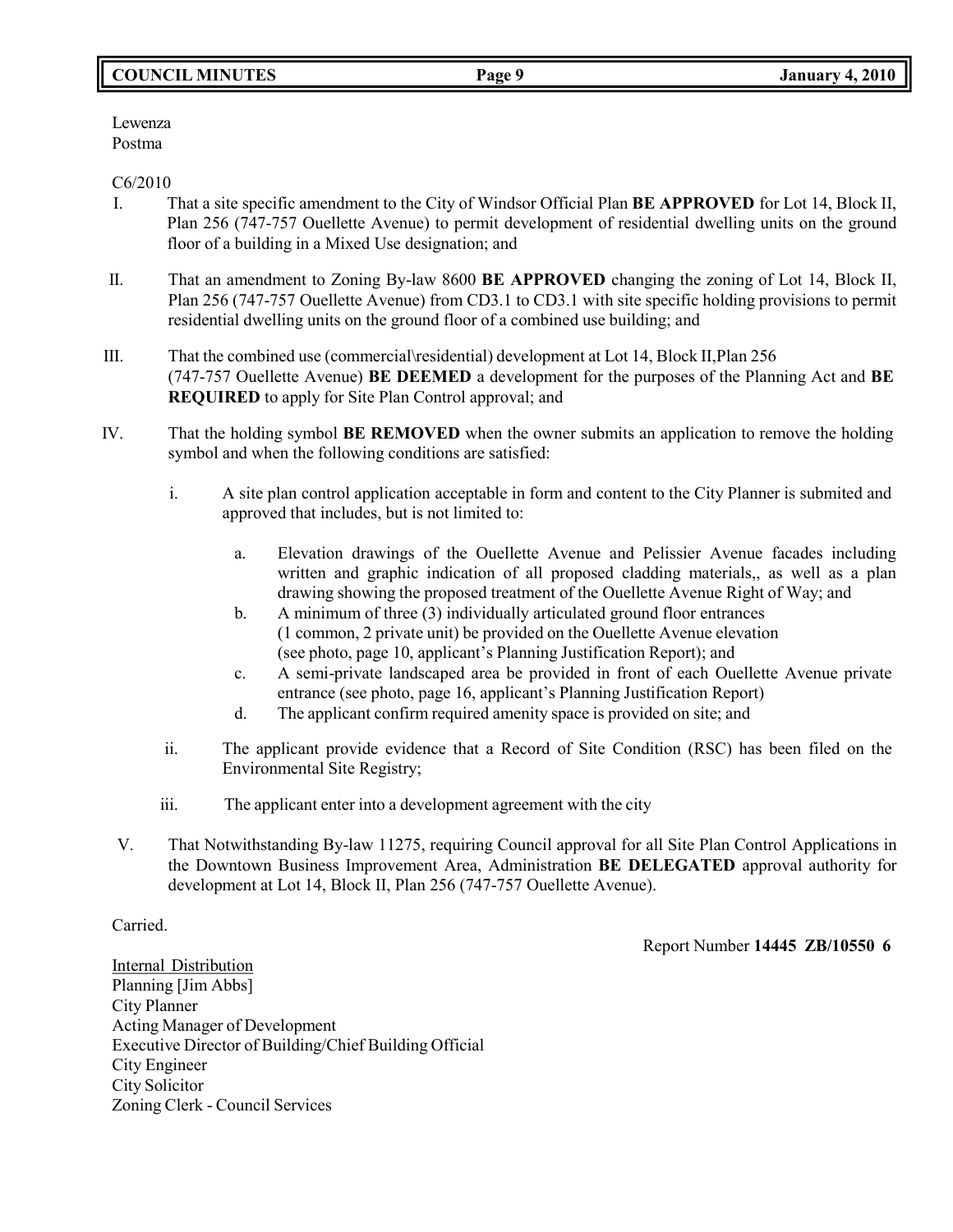| <b>COUNCIL MINUTES</b> |
|------------------------|
|------------------------|

# ADOPTED by Council at its meeting held January 4, 2010 [**M3-2010**]

VC/bm

# **SPECIAL MEETING OF COUNCIL – IN CAMERA January 4, 2010**

# **Meeting called to order at: 4:04 p.m.**

# **Members in Attendance:**

Mayor E. Francis Councillor D. Brister Councillor D. Dilkens Councillor C. Postma (arrives at 4:10 p.m.) Councillor R. Jones Councillor A. Halberstadt Councillor F. Valentinis Councillor B. Marra Councillor J. Gignac

# **Members Absent:**

Councillor P. Hatfield Councillor K. Lewenza

# **Also in attendance:**

H. Reidel, Chief Administrative Officer R. Warsh, Community Development and Health Commissioner M. Sonego, City Engineer G. Wilkki, City Solicitor V. Critchley, City Clerk H. Turnbull, Executive Director Information Technology P. Carter, Administrative Assistant, Mayor's Office

# **Verbal Motion is presented by Councillor Brister, seconded by Councillor Marra, to move in Camera for discussion of the following item(s):**

| 0. | <b>Subject</b>                                | $\vert$ – Pursuant to Municipal<br>Act, 2001, as amended |
|----|-----------------------------------------------|----------------------------------------------------------|
|    | <b>Personal matter – litigation</b>           | 239(2)(b)(e)(f)                                          |
|    | $\mathbf{r}$ Update – update on Legal matters | $239(2)(a)$ , (c), (e) and (f)                           |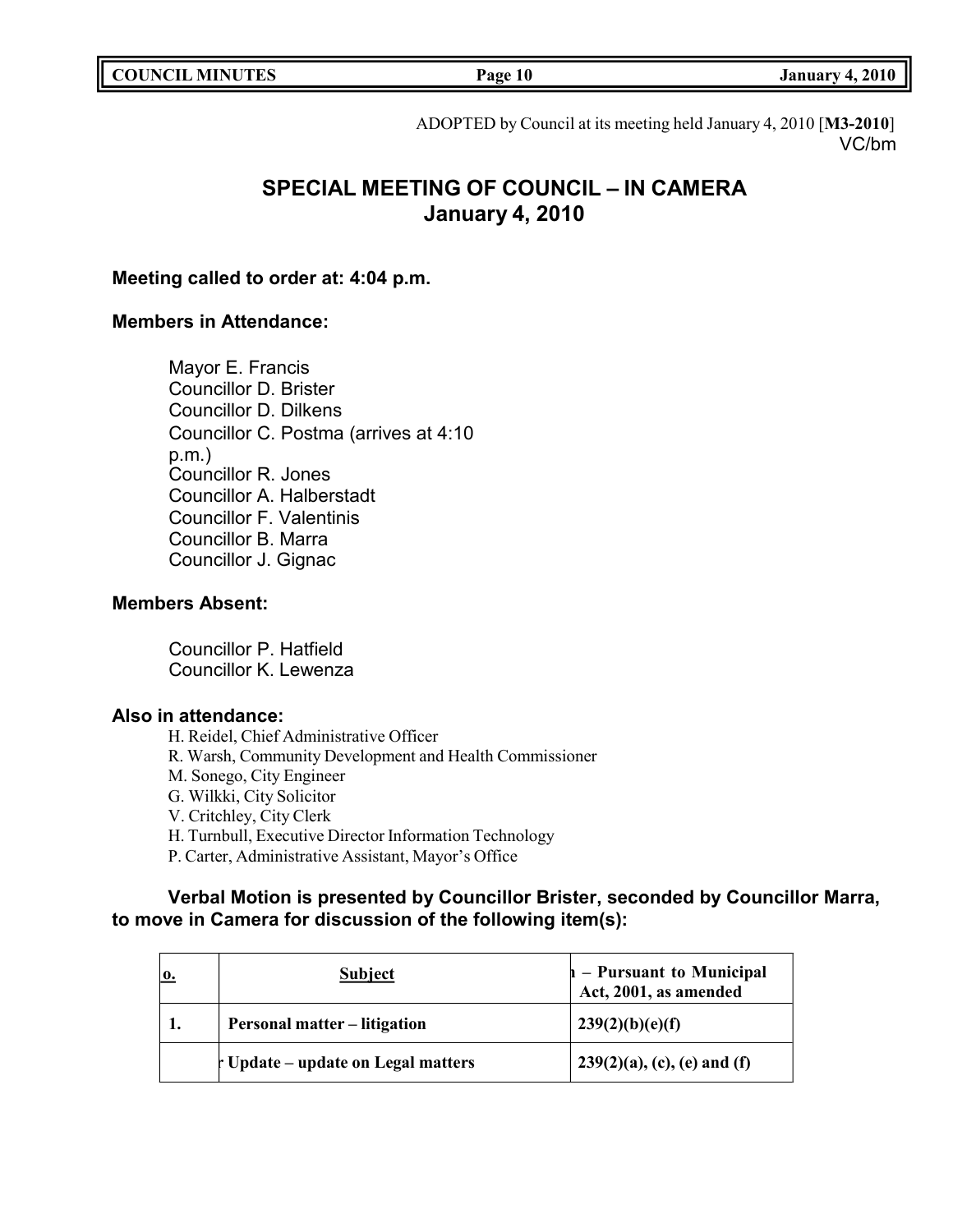| al Matter – related to identifiable individual(s) $\vert 239(2)(b) \vert$<br>- See Item 5 on regular agenda |           |
|-------------------------------------------------------------------------------------------------------------|-----------|
| ty Matter – sale of city-owned land                                                                         | 239(2)(c) |

## **Motion Carried.**

# **Declarations of Pecuniary Interest:**

None declared.

**Discussion on the items of business. (Items 1, 4)**

**All Administration except the Chief Administrative Officer, City Clerk and City Solicitor leave the meeting at 4:30 p.m.**

**Discussion on the items of business (Items 3 and 2)**

**Councillor Marra leaves the meeting at 4:45 p.m.**

**Verbal Motion is presented by Councillor Postma, seconded by Councillor Brister,**

**to move back into public session.**

**Motion Carried.**

# **Moved by Councillor Postma, seconded by Councillor Dilkens,**

**THAT the Clerk BE DIRECTED to transmit the recommendation(s) contained in the report(s) discussed at the In-Camera Council Meeting held January 4, 2010 directly to Council for consideration at the next Regular Meeting.**

1. That the confidential report from the City Solicitor, Senior Legal Counsel, Executive Director of Human Resources and Chief Financial Officer **BE DEFERRED** one week.

# **Councillors Hatfield and Lewenza absent for vote.**

2. That the verbal report respecting the border issue **BE RECEIVED FOR INFORMATION**. **Councillors Marra and Hatfield absent for vote.**

3. That the recommendation contained in the in-camera report from the Chief Administrative Officer respecting a personal matter related to identifiable individual(s) **BE DEFERRED** one week.

**Councillors Hatfield and Marra absent for vote.**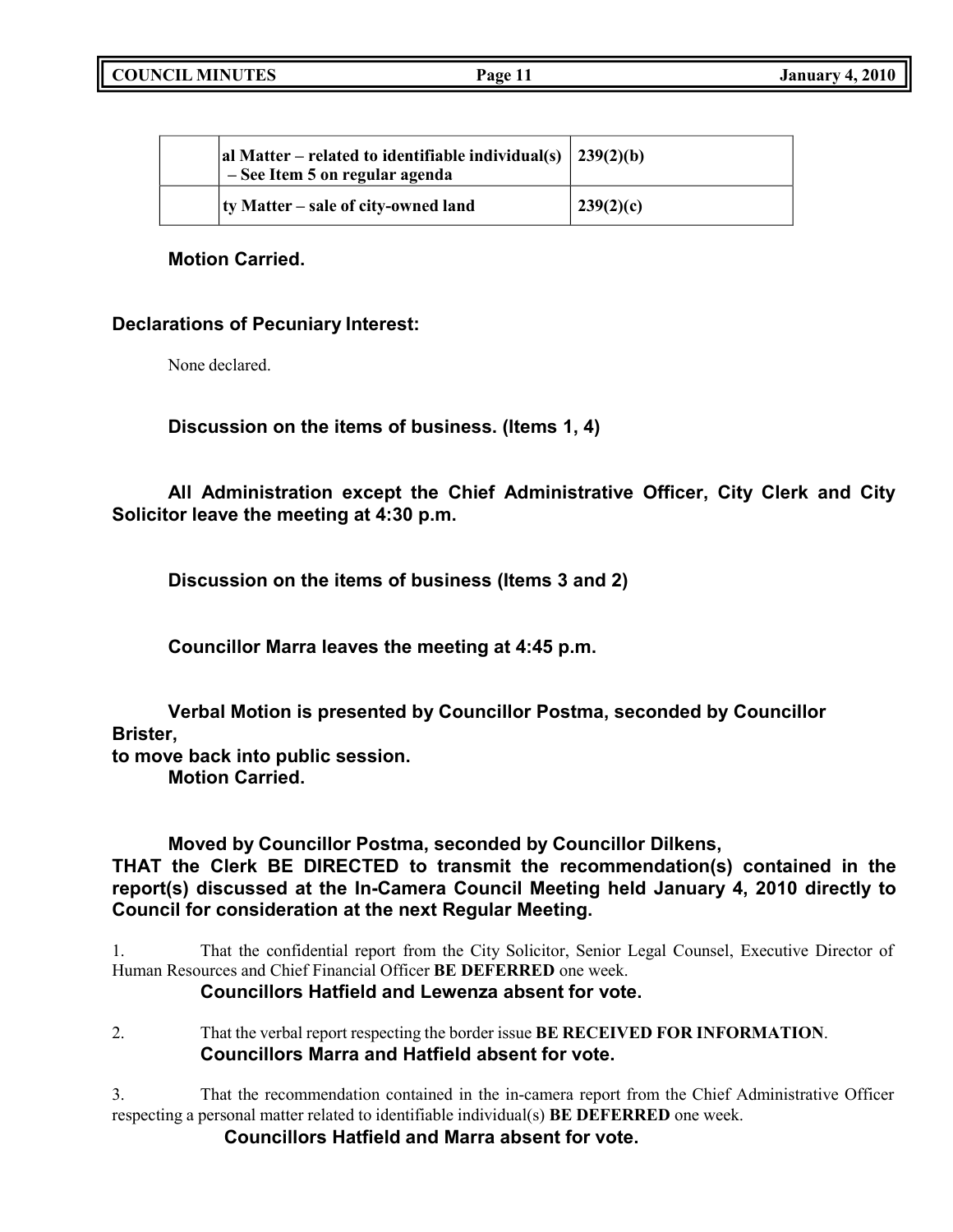| <b>COUNCIL MINUTES</b> | Page<br>- -- | 2010<br>. January 4. |
|------------------------|--------------|----------------------|
|                        |              |                      |

4. That the recommendation contained in the in-camera report from the Property Agent, Senior Property Agent, City Solicitor and Chief Financial Officer and City Treasurer respecting a property matter related to sale of city-owned land **BE APPROVED**.

**Councillors Hatfield and Lewenza absent for vote.**

**Motion Carried.**

**Moved by Councillor Jones, seconded by Councillor Postma, That the special meeting of council held January 4, 2010 BE ADJOURNED. (Time: 4:57 p.m.)**

**Motion Carried.**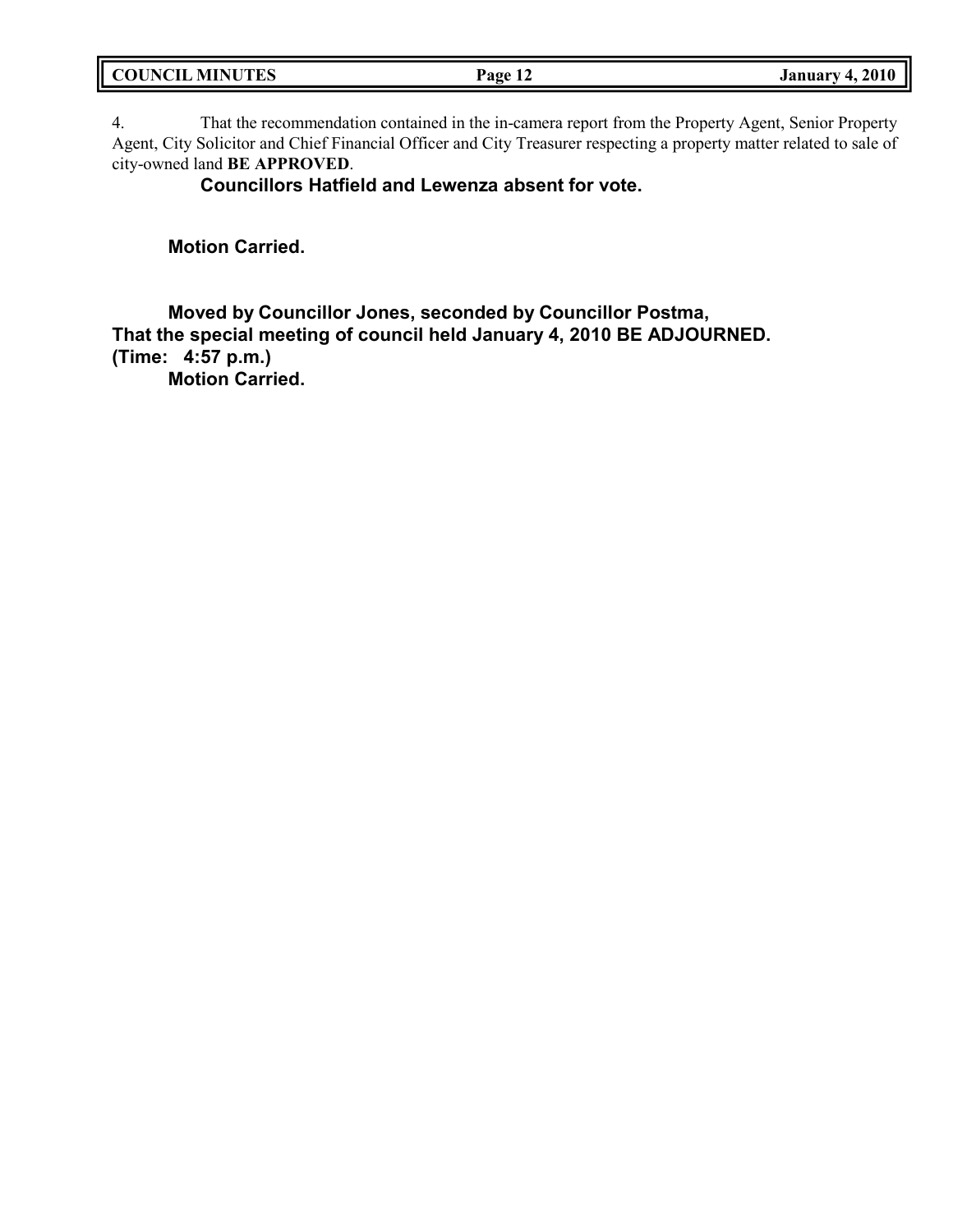|  | <b>COUNCIL MINUTES</b> |  |
|--|------------------------|--|
|--|------------------------|--|

**Council COUNCIL COUNCIL Page 13 COUNCIL EXECUTE: COUNCIL EXECUTE: COUNCIL EXECUTE: COUNCIL EXECUTE: COUNCIL** 

ADOPTED by Council at its meeting held January 4, 2010 [**M4-2010**] VC/bm

# **SPECIAL MEETING OF COUNCIL – IN CAMERA December 14, 2009**

### **Meeting called to order at: 4:34 p.m.**

# **Members in Attendance:**

Mayor E. Francis Councillor D. Brister Councillor D. Dilkens Councillor R. Jones Councillor A. Halberstadt Councillor F. Valentinis Councillor K. Lewenza (arrives at 4:39 p.m.) Councillor B. Marra Councillor P. Hatfield Councillor J. Gignac

### **Members Absent:**

Councillor C. Postma

### **Also in attendance:**

H. Reidel, Chief Administrative Officer

- R. Warsh, Community Development and Health Commissioner
- M. Sonego, City Engineer

G. Wilkki, City Solicitor

V. Critchley, City Clerk

O. Colucci, Chief Financial Officer

T. Knight Lepain, Executive Assistant to Chief Administrative Officer (Item 3)

V. Mihalo, Executive Director of Human Resources (Items 3 and 5)

# **Verbal Motion is presented by Councillor Brister, seconded by Councillor Jones, to move in Camera for discussion of the following item(s):**

| 0. | <b>Subject</b>                      | $\mathbf{h}$ – Pursuant to Municipal Act,<br>2001, as amended |
|----|-------------------------------------|---------------------------------------------------------------|
| 1. | Legal matter – potential litigation | 239(2)(e)(f)                                                  |
|    | matter – contracts                  | 239(2)(a)                                                     |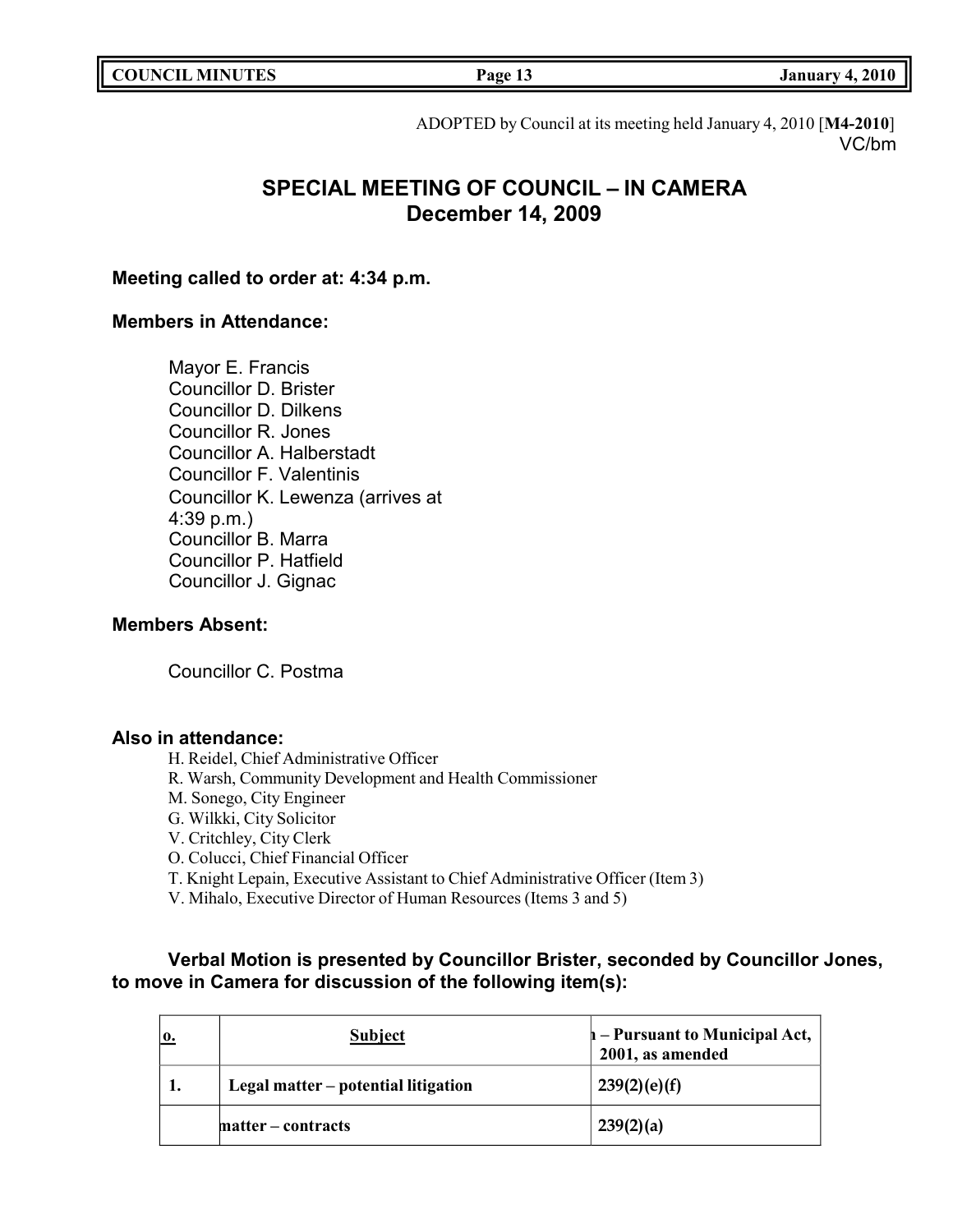| al matter – staffing update                                         | 239(2)(b)(d)                   |
|---------------------------------------------------------------------|--------------------------------|
| matter – litigation update                                          | 239(2)(e)                      |
| al matter – PETU certification (verbal update)                      | 239(2)(d)                      |
| $\mathbf{r}$ Update – update on Legal matters – NO<br><b>REPORT</b> | $239(2)(a)$ , (c), (e) and (f) |

**Motion Carried.**

# **Declarations of Pecuniary Interest:**

Councillor Lewenza declares a conflict and abstains from voting on Item 5 as his employer is funding PETU.

**Discussion on the items of business. (Items 1, 2, 3, 4 and 5)**

# **The meeting recesses at 5:49 p.m. and resumes at 9:14 p.m., with the following members present:**

# **Members in Attendance:**

Mayor E. Francis Councillor D. Brister Councillor R. Jones Councillor A. Halberstadt Councillor F. Valentinis Councillor B. Marra Councillor P. Hatfield Councillor J. Gignac

# **Members Absent:**

Councillor C. Postma Councillor D. Dilkens Councillor K. Lewenza

# **Also in attendance:**

H. Reidel, Chief Administrative Officer M. Sonego, City Engineer G. Wilkki, City Solicitor V. Critchley, City Clerk O. Colucci, Chief Financial Officer and City Treasurer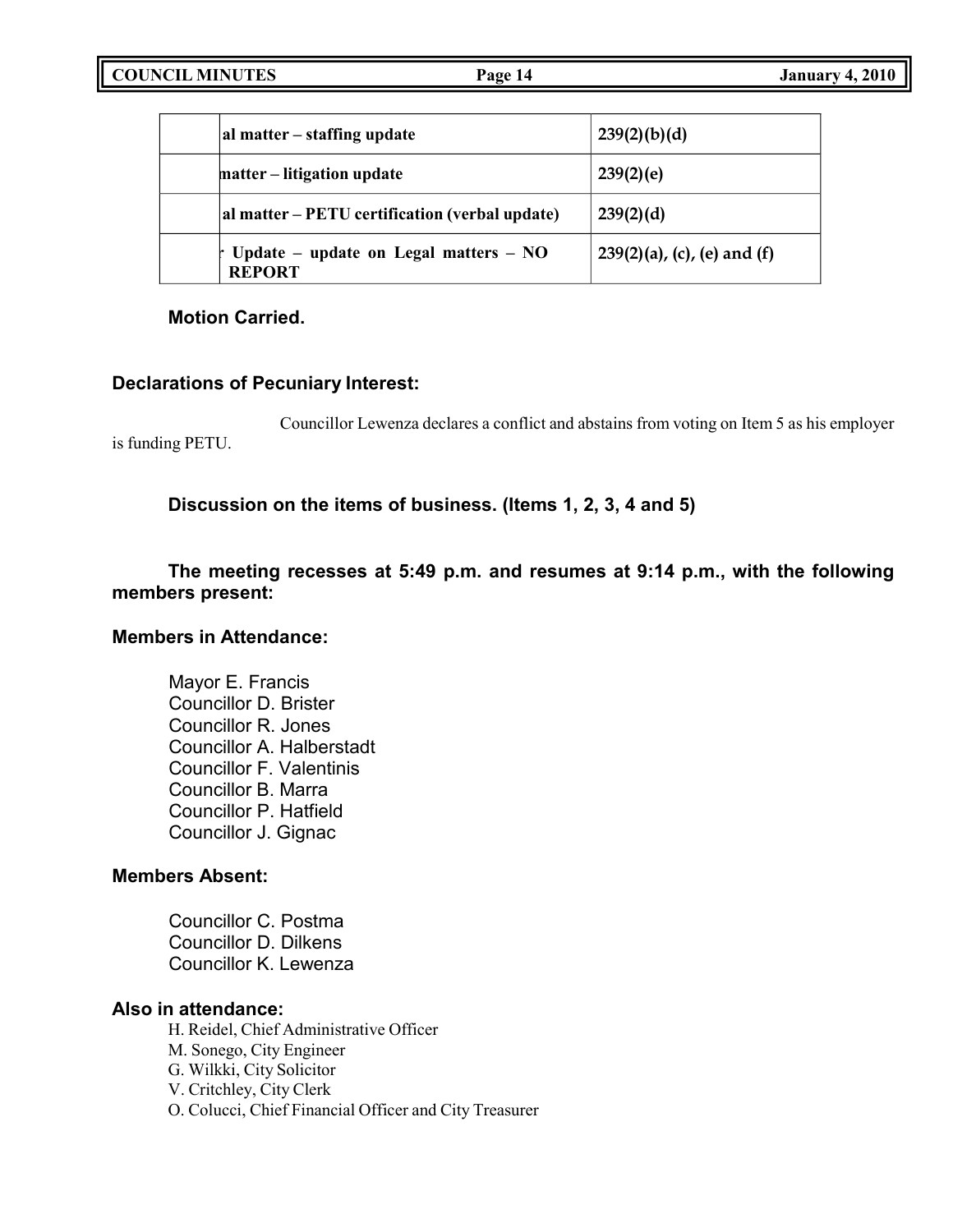|--|

**Discussion on the items of business (Item 5)**

II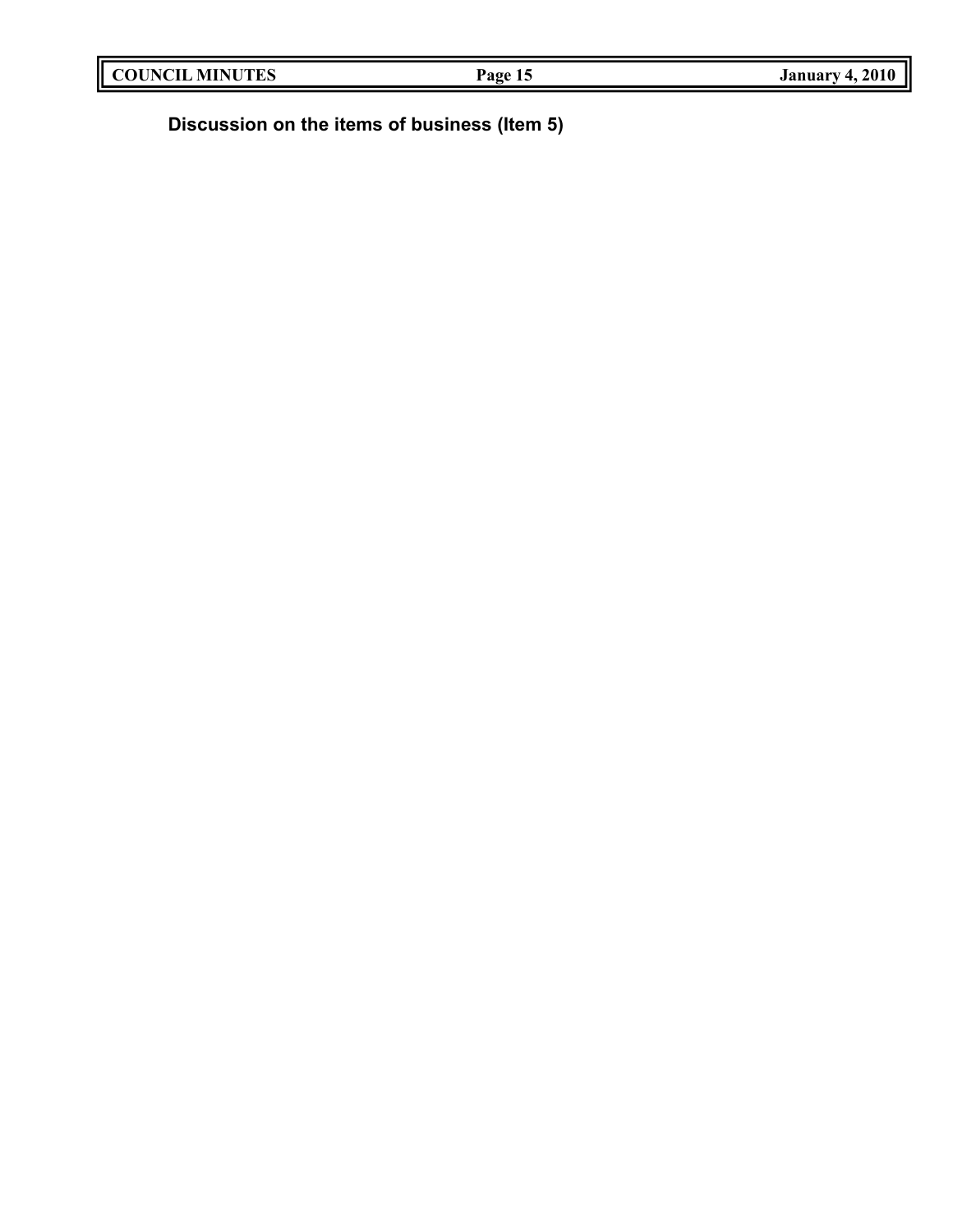| <b>COUNCIL MINUTES</b> | Page 16 | <b>January 4, 2010</b> |
|------------------------|---------|------------------------|
|                        |         |                        |

**Verbal Motion is presented by Councillor Jones, seconded by Councillor Marra, to move back into public session.**

**Motion Carried.**

# **Moved by Councillor Valentinis, seconded by Councillor Hatfield, THAT the Clerk BE DIRECTED to transmit the recommendation(s) contained in the report(s) discussed at the In-Camera Council Meeting held December 14, 2009 directly to Council for consideration at the next Regular Meeting.**

1. That the confidential report from the Risk Management Supervisor, Manager of Purchasing and Risk Management, City Solicitor and Chief Financial Officer and City Treasurer respecting potential litigation **BE RECEIVED FOR INFORMATION**.

# **Councillors Postma and Lewenza absent for vote**

2. That the recommendation contained in the in-camera report from Senior Legal Counsel and City Solicitor respecting a legal matter - contracts **BE APPROVED**.

# **Councillor Postma absent for vote**

3. That the confidential report from the Executive Assistant to the Chief Administrative Officer, City Clerk, Executive Director of Human Resources and Chief Financial Officer and City Treasurer respecting staffing update **BE RECEIVED FOR INFORMATION.**

# **Councillor Postma absent for vote**

4. That the confidential report from the City Solicitor respecting litigation update **BE RECEIVED FOR INFORMATION.**

# **Councillor Postma absent for vote**

5. That the verbal report respecting the PETU certification **BE RECEIVED FOR INFORMATION**. **Councillor Brister voting nay Councillors Dilkens, Postma and Lewenza absent for vote**

6. No report.

# **Motion Carried.**

**Moved by Councillor Brister, seconded by Councillor Halberstadt, That the special meeting of council held December 14, 2009 BE ADJOURNED. (Time: 9:40 p.m.)**

**Motion Carried.**